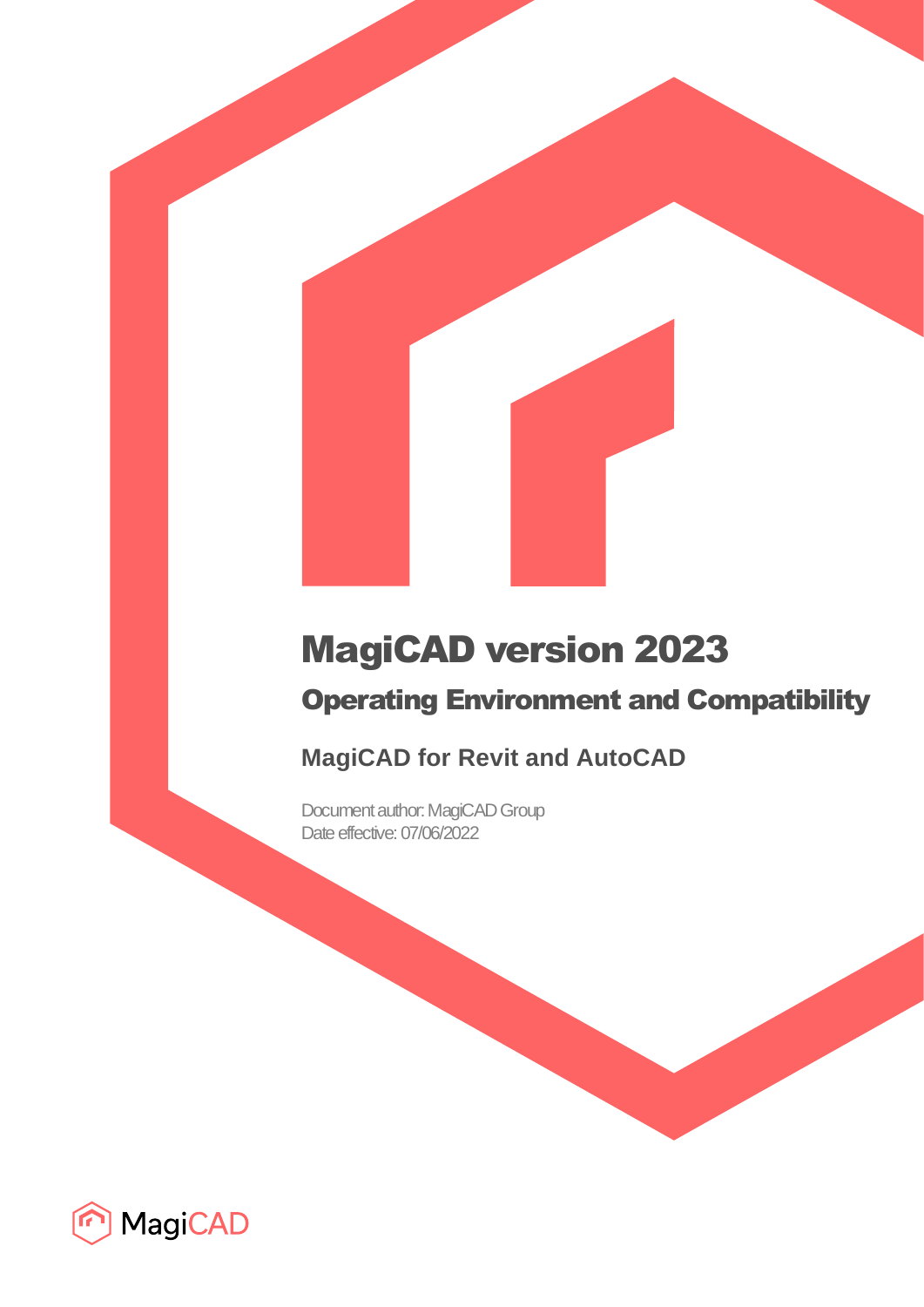

#### MagiCAD for AutoCAD

MagiCAD 2023 for AutoCAD is developed by MagiCAD Group

- MagiCAD for AutoCAD is sold as the following modules: Ventilation, Piping, Electrical, Sprinkler Designer, Schematics, Circuit Designer, Room
- Both stand-alone and network license options are available
- 64-bit installation

MagiCAD 2023 for AutoCAD operates on Windows 11, Windows 10, and Windows 8 operating systems.

MagiCAD for AutoCAD runs on AutoCAD software which is developed by Autodesk, Inc.

MagiCAD 2023 for AutoCAD requires a 64-bit AutoCAD version 2019-2023, or the corresponding software (for example, AutoCAD Architecture or AutoCAD MEP).

**Note:** MagiCAD for AutoCAD is not compatible with the Autodesk AutoCAD Learner Training (LT) platform. The Application Programming Interface (API) enabling 3<sup>rd</sup> Party API add-ins such as MagiCAD, is not featured in Autodesk LT products.

The system requirements for MagiCAD for AutoCAD are the same system requirements as those stated for the 64-bit AutoCAD version that MagiCAD for AutoCAD is compatible with and will be installed onto. The MagiCAD installation requires at least 1 GB of free disk space.

MagiCAD 2023 for AutoCAD is backward compatible down to MagiCAD version 2014.11 for AutoCAD.

MagiCAD 2023 for AutoCAD successfully opens project files and drawings created with MagiCAD versions 2014.4 or older. However, once the project files and drawings are saved with MagiCAD version 2023 for AutoCAD, the project files and drawings will no longer be compatible with MagiCAD versions 2014.4 or older.

Citrix compatibility: With Network License option, MagiCAD 2023 modules for AutoCAD are compatible with the Citrix XenApp 7.6 virtual platform.

#### Riuska

Riuska is developed by Granlund Oy

- Riuska is sold together with MagiCAD Room as MagiCAD Comfort & Energy by MagiCAD Group or its authorised reseller
- Both stand-alone and network license options are available
- 64-bit installation

Riuska operates on Windows 11 and Windows 10 operating systems.

Riuska creates report outputs in the Microsoft Excel format. Microsoft Excel should be purchased separately and is required to read the report outputs.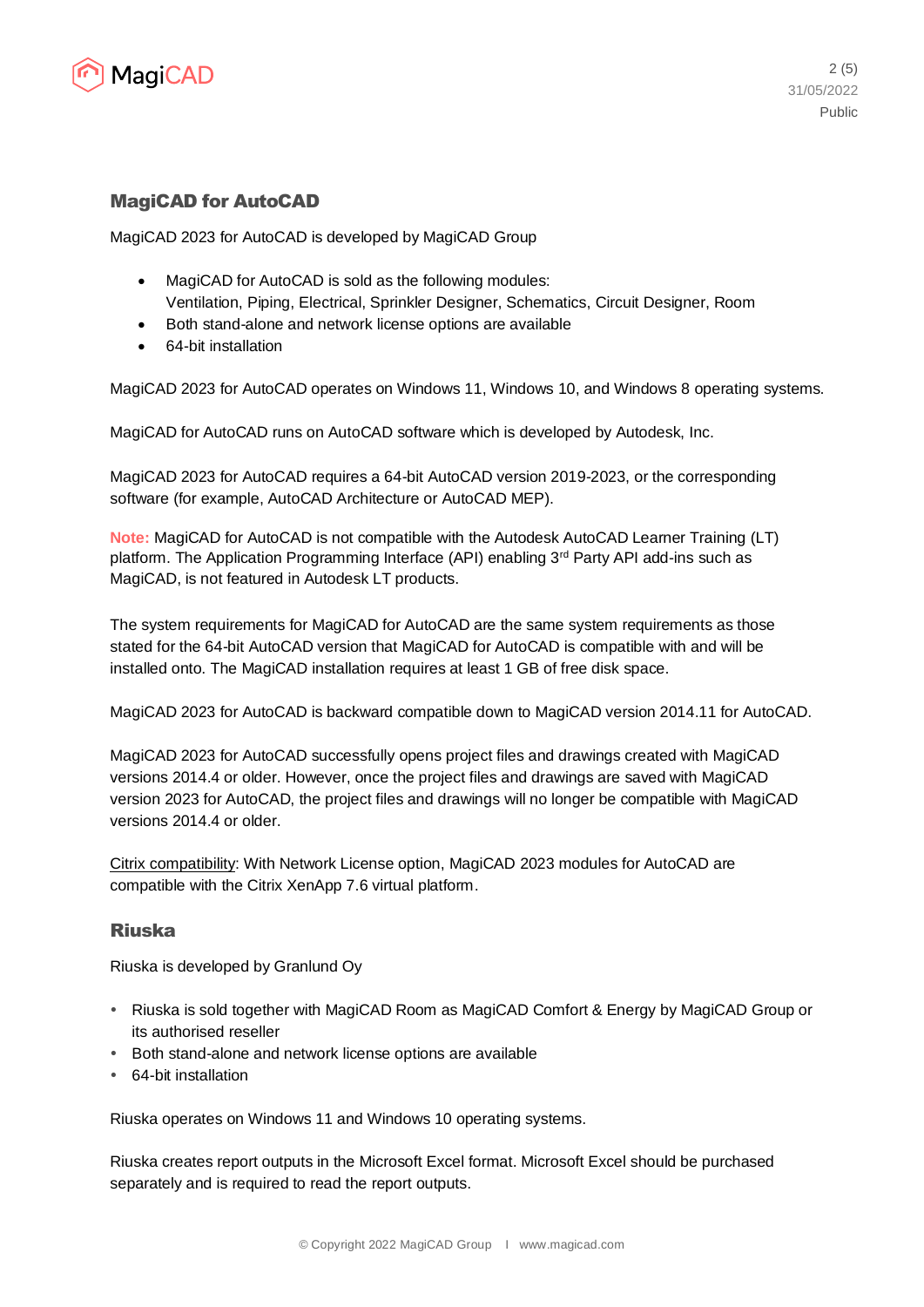

#### MagiCAD for Revit

**Note:** If the computer has an existing installation of the Schneider Electric Ecodial plugin for AutoCAD, and MagiCAD Electrical for Revit is then installed on the computer, the Schneider Electric electrical calculation component included in the MagiCAD Electrical for Revit installation package will override the calculation engine of the Ecodial plugin for AutoCAD. As a result, the Ecodial Plugin for AutoCAD may not function anymore.

MagiCAD 2023 for Revit is developed by MagiCAD Group.

- MagiCAD for Revit is sold as the following modules: Ventilation, Piping, Electrical, Sprinkler Designer, Schematics, and Supports & Hangers
- Both stand-alone and network license options are available
- 64-bit installation

MagiCAD 2023 for Revit operates on Windows 11, Windows 10, and Windows 8 operating systems.

MagiCAD for Revit runs on Revit software which is developed by Autodesk, Inc.

MagiCAD 2023 for Revit 2023 requires a 64-bit version of Revit 2023. MagiCAD 2023 for Revit 2022 requires a 64-bit version of Revit 2022. MagiCAD 2023 for Revit 2021 requires a 64-bit version of Revit 2021. MagiCAD 2023 for Revit 2020 requires a 64-bit version of Revit 2020. MagiCAD 2023 for Revit 2019 requires a 64-bit version of Revit 2019.

**Note:** MagiCAD for Revit is not compatible with the Autodesk Revit Learner Training (LT) platform. The Application Programming Interface (API) enabling 3<sup>rd</sup> Party API add-ins such as MagiCAD, is not featured in Autodesk LT products.

MagiCAD for Revit requires an Internet connection. Accessing the product database with MagiCAD for Revit requires an Internet connection because the product database is available online. While we aim to keep the product database available at all times, there may be occasional limitations to its availability such as maintenance-related service breaks.

The system requirements for MagiCAD for Revit are the same system requirements as those stated for the 64-bit Revit version that MagiCAD for Revit is compatible with and will be installed onto. The MagiCAD installation requires at least 1.5 GB of free disk space.

Citrix compatibility: With Network License option, MagiCAD 2023 modules for Revit are compatible with the Citrix XenApp 7.6 virtual platform.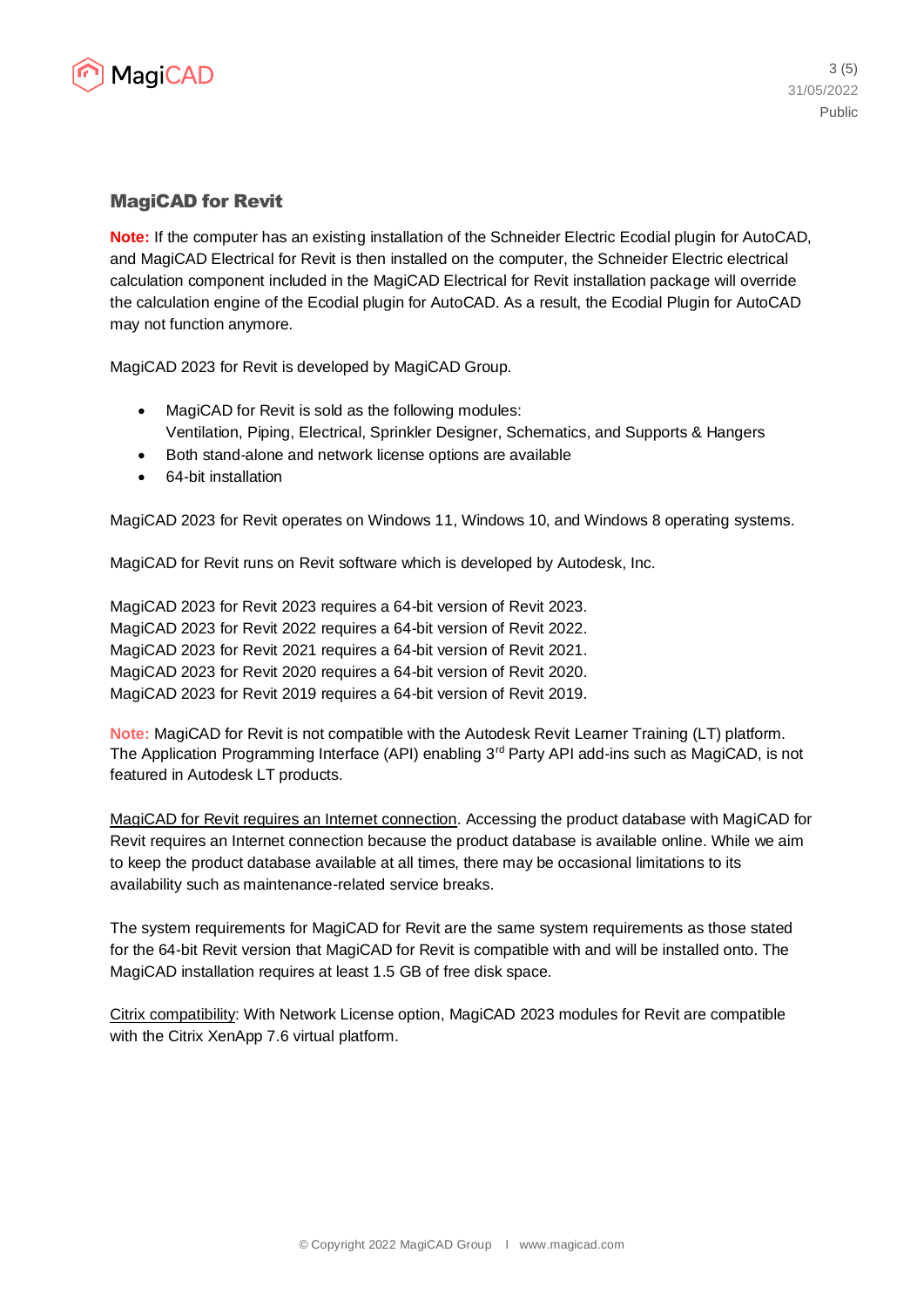

#### Licensing

MagiCAD for AutoCAD and Revit has the following license alternatives:

- Stand-alone licenses (SLM), which are activated on the workstation
- Network licenses (NLM), which are activated on a network server
	- Single server model, in which all licenses are activated on one server
	- Distributed license model

Accessing the licensing server requires an Internet connection. There may be occasional limitations to its availability such as maintenance-related service breaks.

#### Compatibility:

Standalone licenses of MagiCAD 2023 are compatible down to MagiCAD version 2009.11.

Network licenses of MagiCAD 2023 are compatible as follows:

- MagiCAD versions 2006.11 to version 2023
- MagiCAD network licenses are compatible with the Citrix XenApp 7.6 virtual platform
- Please note that if you are using MagiCAD versions older than 2009.11, it is not possible to borrow licences.

#### System Requirements in Network use

**Note!** When installing version 2020 or later of MagiCAD, it is mandatory to update the license server to version 19.05 or later.

- The MagiCAD network license software requires 64-bit Windows Server 2016, 2019 or 2022 operating system on the server.
- The TCP/IP protocol is required in network licensing.
- If the operating system on the file distribution server in the Windows network is Novell, Linux or equivalent, the developer of the application cannot be held responsible for the functionality of the application.